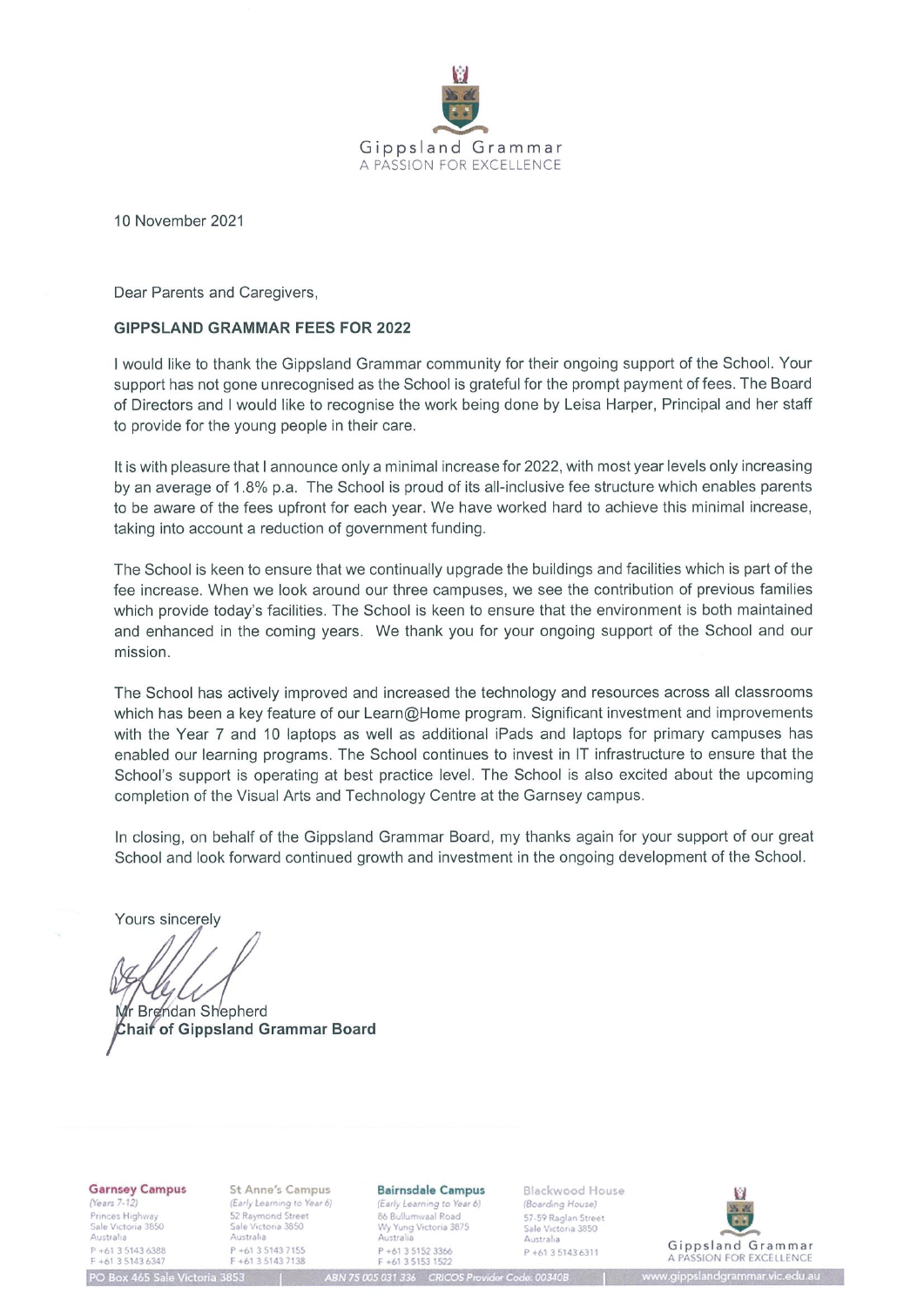

# **Tuition fee schedule**

|      | Annual                | 4 x                             | 10x                                               | 20x                | 40 x                                |
|------|-----------------------|---------------------------------|---------------------------------------------------|--------------------|-------------------------------------|
| Year | <b>Tuition</b><br>Fee | Quarterly<br><b>Instalments</b> | <b>Monthly</b><br><b>Instalments</b><br>(Default) | <b>Fortnightly</b> | Weekly<br>Instalments   Instalments |

\_\_\_\_\_\_\_\_\_\_\_\_\_\_\_\_\_\_\_\_\_\_\_\_\_\_\_\_\_\_\_\_\_\_\_\_\_\_\_\_\_\_\_\_\_\_\_\_\_\_\_\_\_\_\_\_\_\_\_\_\_\_\_\_\_\_\_\_\_\_\_\_\_\_\_\_\_\_\_\_\_\_\_\_\_

## **Junior schools**

| Foundation  |  |  |  |
|-------------|--|--|--|
| Years 1 & 2 |  |  |  |
| Years 3 & 4 |  |  |  |
| Years 5 & 6 |  |  |  |

| <b>Foundation</b>      | \$7,320  | \$1,830 | \$732   | \$366 | \$183 |
|------------------------|----------|---------|---------|-------|-------|
| <b>Years 1 &amp; 2</b> | \$8,320  | \$2,080 | \$832   | \$416 | \$208 |
| <b>Years 3 &amp; 4</b> | \$9,200  | \$2,300 | \$920   | \$460 | \$230 |
| <b>Years 5 &amp; 6</b> | \$10,480 | \$2,620 | \$1,048 | \$524 | \$262 |

## **Senior school**

| <b>Year 7</b> |
|---------------|
| Year 8        |
| Year 9        |
| Year 10       |
| Year 11       |
| Year 12       |

| Year 7            | \$15,200 | \$3,800 | \$1,520 | \$760 | \$380 |
|-------------------|----------|---------|---------|-------|-------|
| Year <sub>8</sub> | \$15,640 | \$3,910 | \$1,564 | \$782 | \$391 |
| Year 9            | \$17,480 | \$4,370 | \$1,748 | \$874 | \$437 |
| Year 10           | \$16,160 | \$4,040 | \$1,616 | \$808 | \$404 |
| Year 11           | \$17,040 | \$4,260 | \$1,704 | \$852 | \$426 |
| Year 12           | \$17,320 | \$4,330 | \$1,732 | \$866 | \$433 |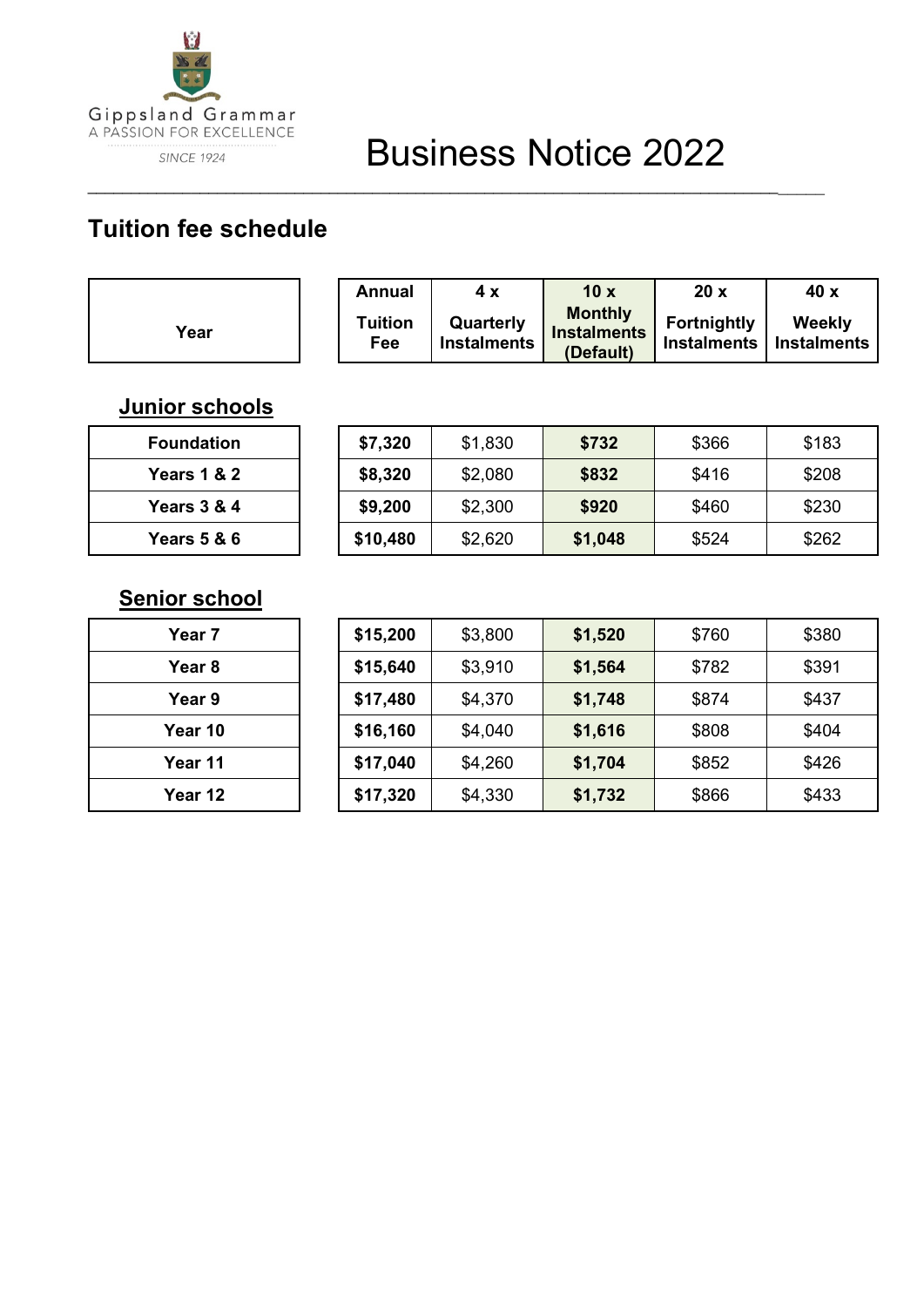

# **Early Learning Centre Fees**

|      |                   | 4 X                             | 10x                                               | 20x                                             | 40 x   |
|------|-------------------|---------------------------------|---------------------------------------------------|-------------------------------------------------|--------|
| Year | <b>Annual Fee</b> | Quarterly<br><b>Instalments</b> | <b>Monthly</b><br><b>Instalments</b><br>(Default) | <b>Fortnightly</b><br>Instalments   Instalments | Weekly |

\_\_\_\_\_\_\_\_\_\_\_\_\_\_\_\_\_\_\_\_\_\_\_\_\_\_\_\_\_\_\_\_\_\_\_\_\_\_\_\_\_\_\_\_\_\_\_\_\_\_\_\_\_\_\_\_\_\_\_\_\_\_\_\_\_\_\_\_\_\_\_\_\_\_\_\_\_\_\_\_\_\_\_\_\_

## **St Anne's**

| <b>Reception (MW)</b>   | \$4,560 | \$1.140 | \$456 | \$228 | \$114 |
|-------------------------|---------|---------|-------|-------|-------|
| <b>Reception (TT)</b>   | \$5,160 | \$1,290 | \$516 | \$258 | \$129 |
| <b>Transition (MWF)</b> | \$6,840 | \$1,710 | \$684 | \$342 | \$171 |
| <b>Transition (TTF)</b> | \$7,080 | \$1,770 | \$708 | \$354 | \$177 |

## **Bairnsdale**

| <b>Reception (MT)</b>   | \$4,560 | \$1,140 | \$456 | \$228 | \$114 |
|-------------------------|---------|---------|-------|-------|-------|
| <b>Reception (TT)</b>   | \$5,160 | \$1,290 | \$516 | \$258 | \$129 |
| <b>Transition (TTF)</b> | \$7,080 | \$1,770 | \$708 | \$354 | \$177 |

*NOTE: The annual ELC fees are calculated on a daily rate and are adjusted to allow for gazetted public holidays.*

# **Boarding Fees**

|                     | Annual<br><b>Fee</b>                            | 4x<br>Quarterly<br><b>Instalments</b> | 10x<br><b>Monthly</b><br><b>Instalments</b> | 20x<br><b>Fortnightly</b><br><b>Instalments</b> | 40x<br><b>Weekly</b><br><b>Instalments</b> |  |
|---------------------|-------------------------------------------------|---------------------------------------|---------------------------------------------|-------------------------------------------------|--------------------------------------------|--|
|                     |                                                 |                                       | (Default)                                   |                                                 |                                            |  |
| <b>Full Time</b>    | \$20,040                                        | \$5,010                               | \$2,004                                     | \$1,002                                         | \$501                                      |  |
| 3 Nights            | \$15,000                                        | \$3,750                               | \$1,500                                     | \$750                                           | \$375                                      |  |
| 2 Nights            | \$10,000                                        | \$2,500                               | \$1,000                                     | \$500                                           | \$250                                      |  |
| 1 Night             | \$5,000                                         | \$1,250                               | \$500                                       | \$250                                           | \$125                                      |  |
| <b>Casual Stays</b> | For details refer to the Boarding section below |                                       |                                             |                                                 |                                            |  |

*NOTE: Boarding fees include GST as applicable for the non-accommodation (catering) portion of the fee.*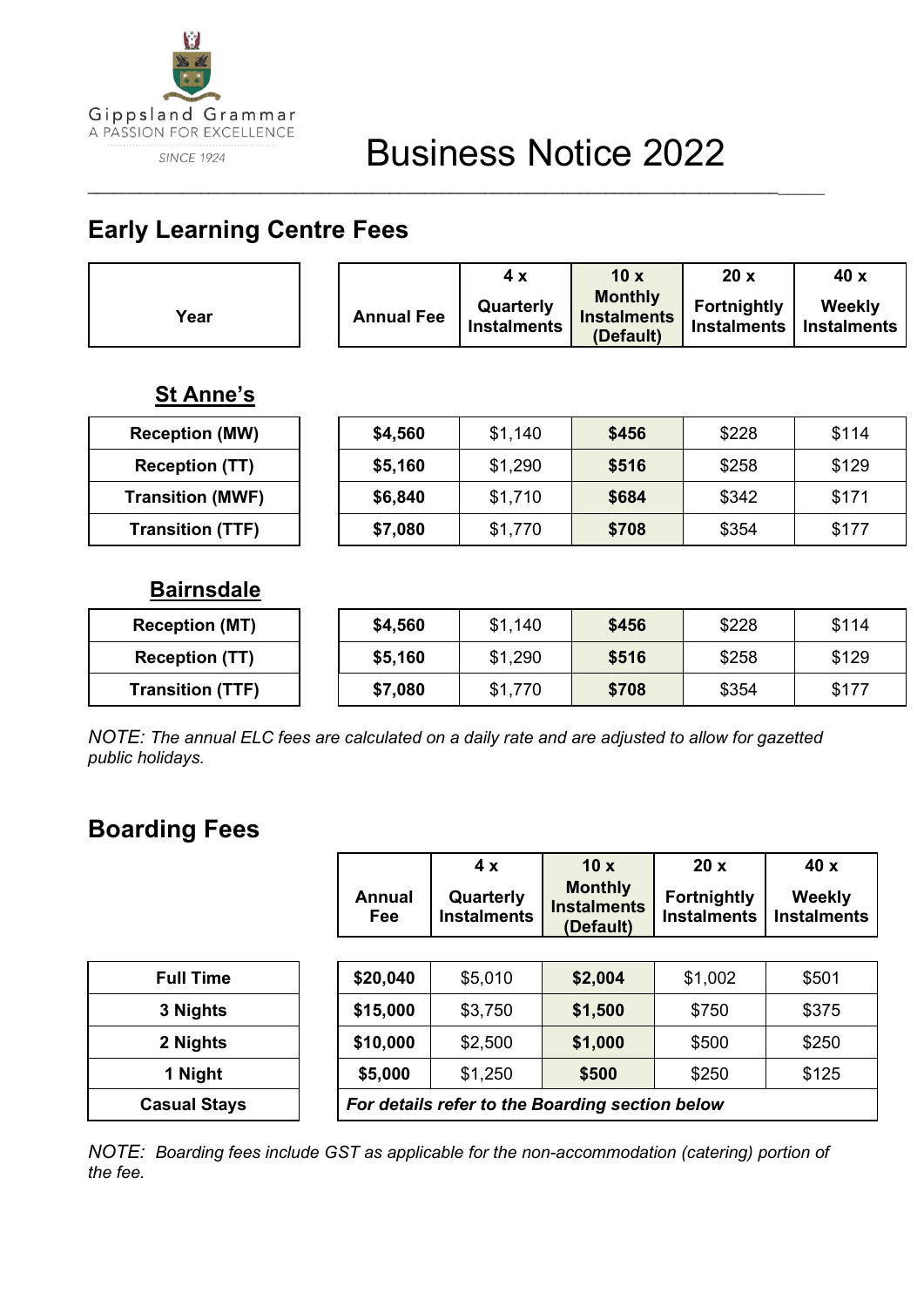

# Business Notice 2022

## **Payment of fees**

All tuition, ELC and boarding fees, plus bus fees (see below) if applicable, are charged to accounts aligned with the family's nominated payment frequency. Where no payment plan has been selected, the default 10 monthly instalment payment plan will be applied and will commence on February 1, 2022 and conclude on November 1, 2022. Irrespective of the payment frequency selected, monthly account statements will be issued after the conclusion of each calendar month with outstanding balances due on the  $15<sup>th</sup>$  of each month. This statement will also include any ancillary costs that may have accrued during the month. To assist families in managing the payment of tuition fees, Gippsland Grammar offers several automatic direct debit payment plan options ranging from a single annual payment to forty (40) weekly instalments as outlined in the Fee Schedules. Where a payment plan option is selected it must be established at the beginning of each year.

\_\_\_\_\_\_\_\_\_\_\_\_\_\_\_\_\_\_\_\_\_\_\_\_\_\_\_\_\_\_\_\_\_\_\_\_\_\_\_\_\_\_\_\_\_\_\_\_\_\_\_\_\_\_\_\_\_\_\_\_\_\_\_\_\_\_\_\_\_\_\_\_\_\_\_\_\_\_\_\_\_\_\_\_\_

The 10-monthly instalment plan aligns with the issuing of monthly statements.

Payment plans require a direct debit authority to be completed and can be paid directly from your bank account or credit card (Visa and Mastercard only). The updated instalment frequency options for 2022 will be released in January from which time you can nominate your preferred payment frequency via your account portal (accessed through VOS).

Families who choose not to enter a payment plan are required to pay their statement in full by the 15<sup>th</sup> of each month.

Payment may be made by cash, cheque, credit card (Visa and MasterCard), BPAY, EFTPOS, and direct debit. Further details of payment can be found on the School's website.

Please email the Finance team at [accounts@gippslandgrammar.vic.edu.au](mailto:accounts@gippslandgrammar.vic.edu.au) if you require further details.

## **Ancillary tuition and boarding fees**

Payment plans exclude ancillary fees and charges which are allocated to your account each month as they are incurred.

## **Enrolment fees**

The following charges are payable for all enrolment applications:

| Application fee (non-refundable) | \$110 per child (incl. \$10 GST) |
|----------------------------------|----------------------------------|
| Family Holding Deposit           | $$695$ per family                |

The Family Holding Deposit (FHD) is paid once upon admission of the first child in the family to the School and is non-refundable upon offer of a place. The FHD is a payment that secures a student priority of placement when applying for entry in any year level between Foundation and Year 12 at Gippsland Grammar.

The FHD does not guarantee a placement when applying for enrolment in either Reception or Transition years within the Early Learning Centre.

The FHD will only be refunded if a waitlist exists for a year level that is oversubscribed, and a place cannot be offered, and no other sibling is/has been enrolled at Gippsland Grammar.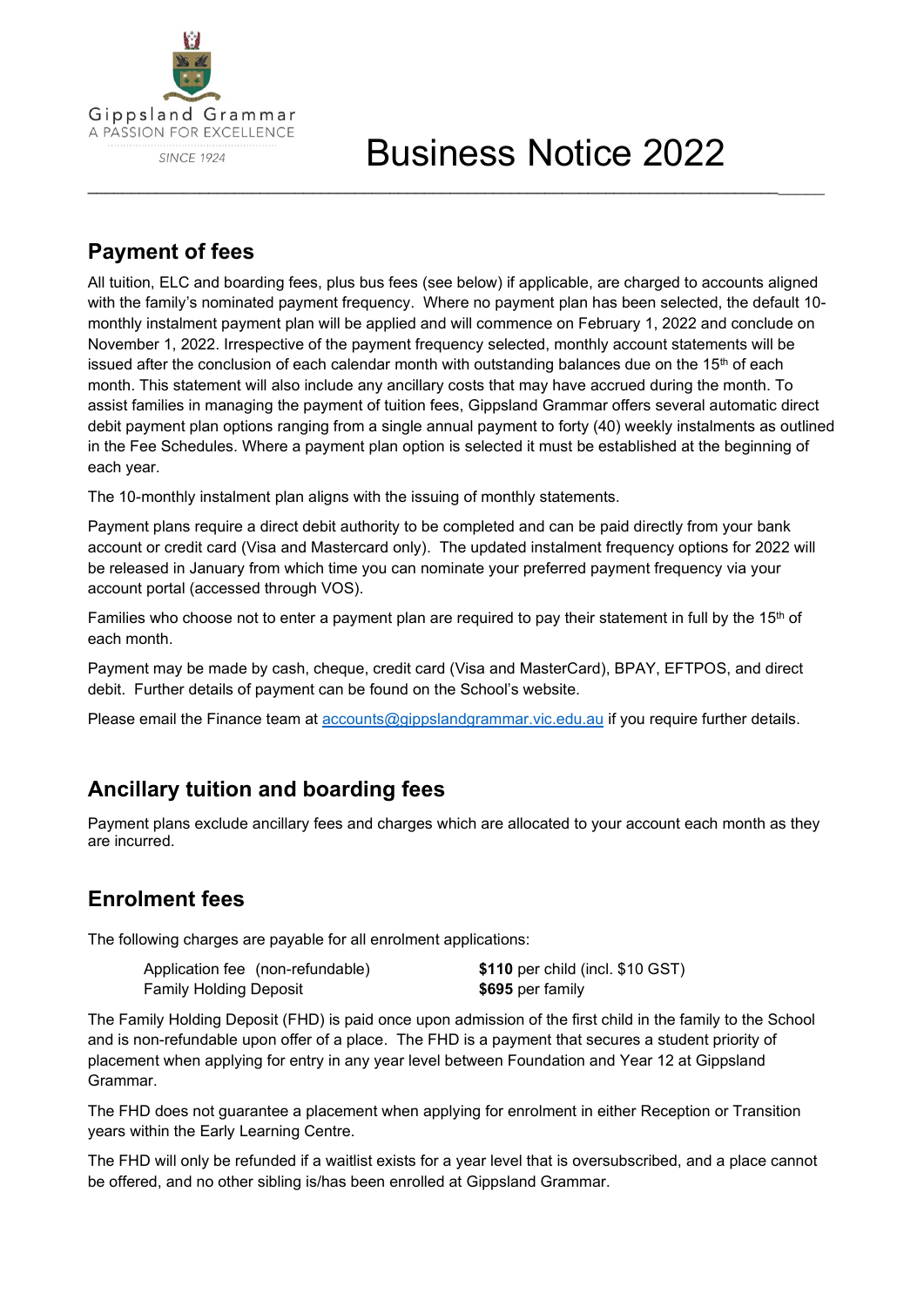

## **Late payment fees**

**Late fees** will apply in the following circumstances:

- Account balance exceeding 30 days of \$1,000 or more
- No payment arrangement has been agreed and adhered to with Gippsland Grammar; and/or

\_\_\_\_\_\_\_\_\_\_\_\_\_\_\_\_\_\_\_\_\_\_\_\_\_\_\_\_\_\_\_\_\_\_\_\_\_\_\_\_\_\_\_\_\_\_\_\_\_\_\_\_\_\_\_\_\_\_\_\_\_\_\_\_\_\_\_\_\_\_\_\_\_\_\_\_\_\_\_\_\_\_\_\_\_

No exception has been granted by Gippsland Grammar.

**Late fees** will be calculated and applied on the last day of every month and are as follows:

- \$20 for balances exceeding 30 days between \$1,001 and \$2,000; or
- \$20 + 18%pa of the total daily balance for balances exceeding \$2,000 and 30 days.

The School appreciates families can, at times, experience financial challenges and it is the School's preference to partner with our families to work through this together while still being able to deliver high quality education. In any instance where School fees are overdue and suitable arrangement cannot be agreed upon with Gippsland Grammar, the School may withdraw or revoke a child's enrolment and take legal action to recover outstanding fees.

### **Payments in advance (Offset Advantage)**

Gippsland Grammar will offer a discount against fees for accounts with a credit balance of more than \$1,000. The discount is calculated as a percentage of the daily account balance and this rate is subject to change with one month's notice via an email to the School Community.

Further details on the Offset Advantage scheme can be found on the School's website.

### **Sibling discounts**

Sibling discounts apply on tuition, ELC and boarding fees for more than one child attending Gippsland Grammar at the same time as follows: 2<sup>nd</sup> child 9%; 3rd child 27%; and 4<sup>th</sup> and subsequent child 44%.

Sibling discounts for boarding fees applies only to current full-time and part-time boarders at Blackwood House.

The level of sibling discount is based on the number of siblings attending the School and is determined annually on enrolments.

Scholarships, bursaries, or any other discounts (including leave of absence discounts) are not cumulative with sibling discounts. **If a child who is otherwise eligible for a sibling discount receives a scholarship and/or bursary, only the higher discount is applicable**. Leave of absence discounts do not impact family position for other siblings and any discounts they would ordinarily receive.

#### **Bursaries**

Parents who find themselves in short-term financial difficulty are encouraged to contact the Business Manager to discuss whether a bursary may be available. For further information, please email: [business.manager@gippslandgs.vic.edu.au](mailto:business.manager@gippslandgs.vic.edu.au)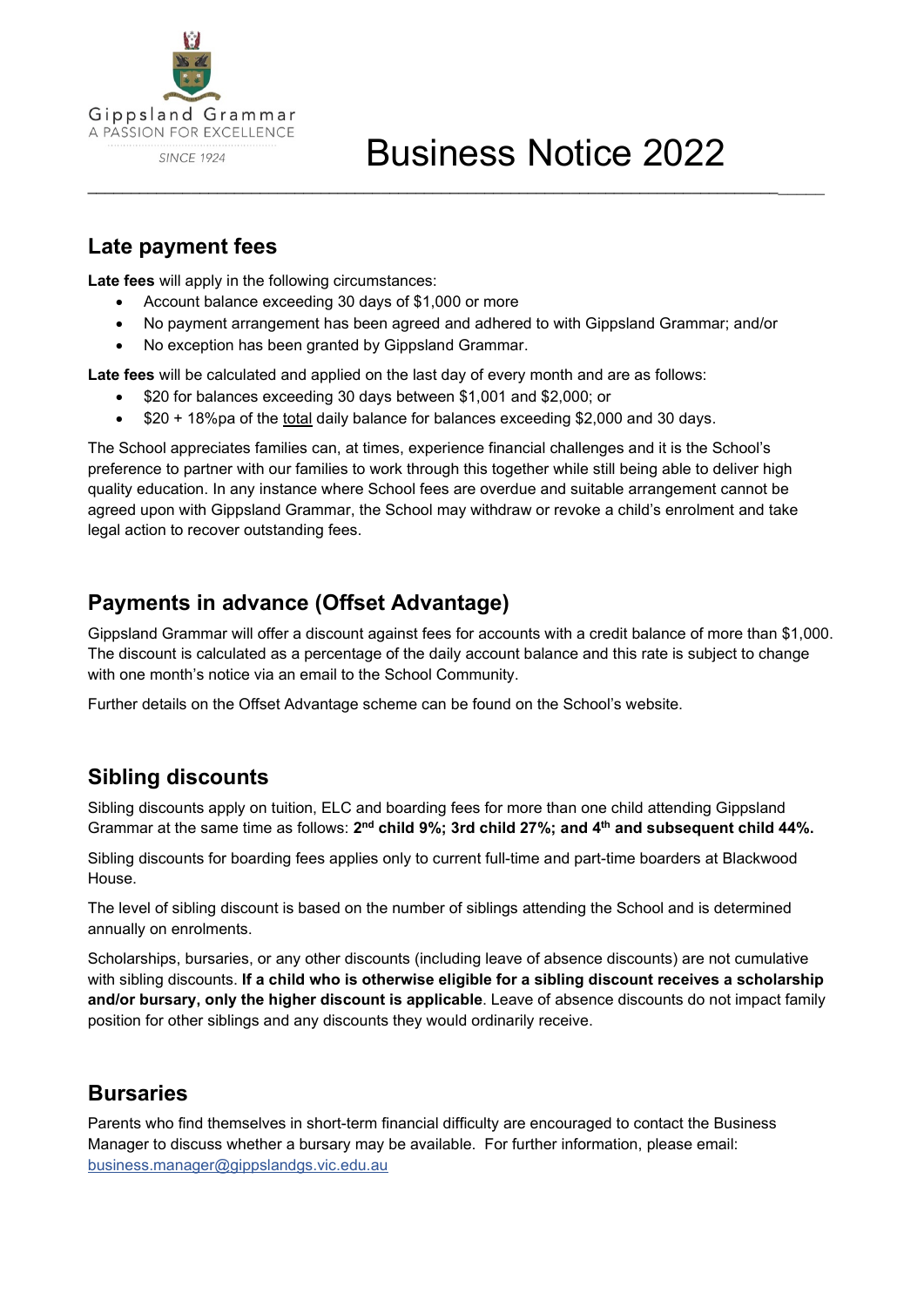

## **Bus fees**

The annual bus fee for travel on private buses chartered by Gippsland Grammar in 2022 is **\$1,885 (**incl GST), payable in alignment with your chosen instalment plan. To access this service, please email student support services: [student.services@gippslandgs.vic.edu.au](mailto:student.services@gippslandgs.vic.edu.au)

\_\_\_\_\_\_\_\_\_\_\_\_\_\_\_\_\_\_\_\_\_\_\_\_\_\_\_\_\_\_\_\_\_\_\_\_\_\_\_\_\_\_\_\_\_\_\_\_\_\_\_\_\_\_\_\_\_\_\_\_\_\_\_\_\_\_\_\_\_\_\_\_\_\_\_\_\_\_\_\_\_\_\_\_\_

Should you wish to access Gippsland Grammar private bus service on a casual basis please contact Student Support Services. The Casual Bus Fee is **\$14** (incl GST) per single journey.

#### **Bring your own device**

Gippsland Grammar offer Year 12 families who choose to 'bring your own device' (BYOD) the opportunity to return their school-issued Lenovo laptop and receive a credit on your school account for the Year 12 equivalent charges, on the provision that the laptop is in good working order. To find out more about this option please contact the School by email at: [itservices@gippslandgs.vic.edu.au](mailto:itservices@gippslandgs.vic.edu.au)

## **Uniforms**

All uniform items are available for purchase from Dobsons: <https://dobsons.com.au/schools/gippsland-grammar/>

Opening hours for the McGhee Street store are available online at the above web address. Dobsons can also be contacted by email at: [gip@dobsons.com.au](mailto:gip@dobsons.com.au)

### **Leave of absence**

Students enrolled in Gippsland Grammar who will be absent for a term and wish to retain their position at Gippsland Grammar are eligible to apply for a reduced charge of 20% of their tuition fees for the period of their absence. Leave of absence discounts must be applied for and approved in advance of the absence by either the:

- Head of Campus for Foundation to Year 12 students
- **ELC Director for ELC students**

### **Notice of withdrawal**

Gippsland Grammar requires a full term's notice of the withdrawal of a child or children from the School, submitted in writing to the:

- Head of Campus for Foundation to Year 12 students
- **ELC Director for ELC students**

If such notice is not provided, a withdrawal fee of half a term's tuition (and, if applicable, boarding fee) will be charged for each child. Special conditions apply to students departing to take up an apprenticeship, or due to RAAF postings.

Special conditions also apply in the ELC where, at the discretion of the ELC Director, extenuating circumstances apply.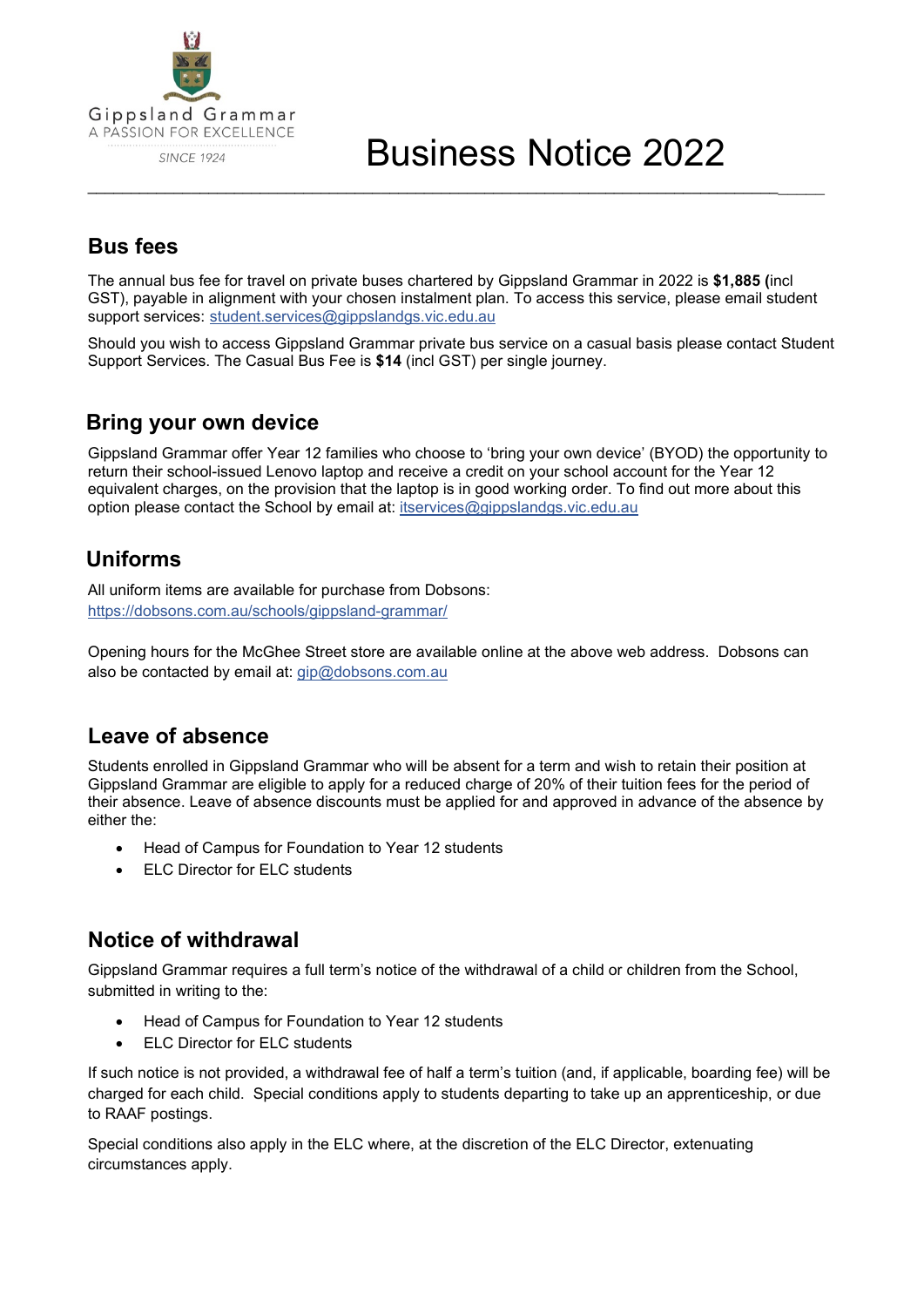

# Business Notice 2022

## **Tuck shop**

Gippsland Grammar operates tuck shop facilities at each campus. Operating details for each are:

#### *Garnsey Campus*

The Gippsland Grammar Garnsey Campus tuck shop known as Quad Caf operates entirely free of cash. To purchase food at Quad Caf money needs to be deposited into the student's Quad Caf account.

\_\_\_\_\_\_\_\_\_\_\_\_\_\_\_\_\_\_\_\_\_\_\_\_\_\_\_\_\_\_\_\_\_\_\_\_\_\_\_\_\_\_\_\_\_\_\_\_\_\_\_\_\_\_\_\_\_\_\_\_\_\_\_\_\_\_\_\_\_\_\_\_\_\_\_\_\_\_\_\_\_\_\_\_\_

A set of detailed instructions explaining how to establish and operate your 'My Student Account' is in VOS under 'Parent Services'. New parents will receive instruction on accessing VOS on new students' day.

A price list for 2022 will be posted on VOS once available at the beginning of the year.

#### *St Anne's Campus*

St Anne's tuck shop operates three days per week and is also accessible via your 'My Student Account' is in VOS under 'Parent Services'. New parents will receive instruction on accessing VOS on new students' day.

#### *Bairnsdale Campus*

Bairnsdale's tuck shop operates three days per week Monday and Wednesday and is currently paper order with cash payment enclosed.

#### **Voluntary contributions (Gippsland Grammar Foundation)**

Established in 1985, the Gippsland Grammar Foundation is the fundraising arm of the School which raises funds for capital works. The Foundation is a separate, incorporated legal entity administered by a voluntary Committee of Management with members made up of parents, former students, staff, and friends of Gippsland Grammar.

Donations to the Foundation are tax deductible, and may also be made at: <https://www.gippslandgrammar.vic.edu.au/donations>

Please email the Finance team at [accounts@gippslandgrammar.vic.edu.au](mailto:accounts@gippslandgrammar.vic.edu.au) for further details.

## **Early Learning Centres**

Gippsland Grammar operates two Early Learning Centres (ELC); one at the St Anne's Campus, and the second at the Bairnsdale Campus.

ELC fees are annualised and are calculated based on a daily rate and are adjusted to allow for gazette public holidays and designated Gippsland Grammar non-attendance days.

No refunds are given for sessions missed due to sickness or absence.

#### *Kindergarten Subsidy Fee*

The Victorian Government, through the Department of Education and Training (DET), provides a rebate of childcare costs for families who are holders of Health Care or Pensioner Concession Cards, or Visa 786 and 785. Please provide a copy of these cards to the ELC Director prior to your child commencing.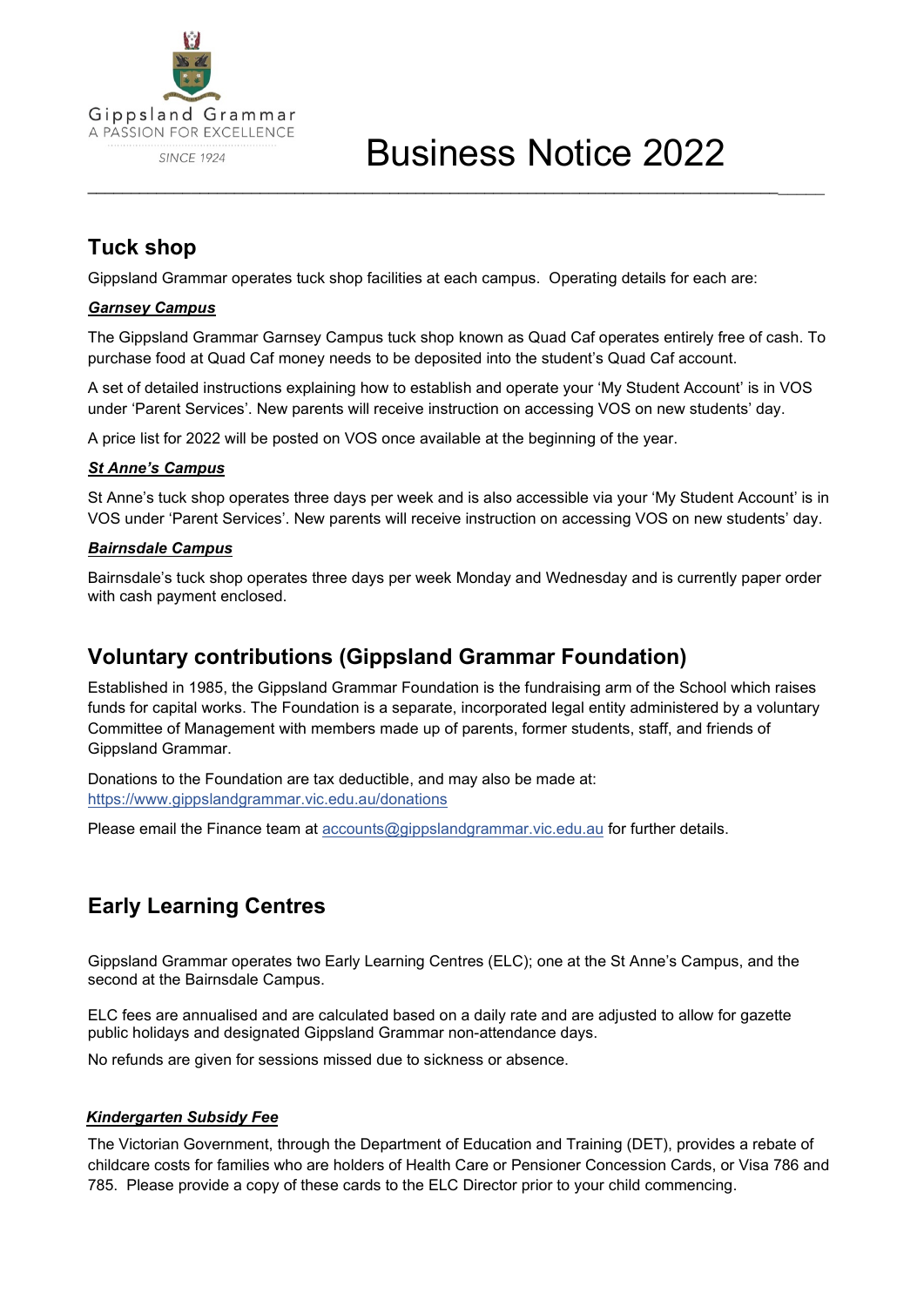

For more information, please speak to the ELC Director, Lisa Burgess or email her at elc@gippslandgs.vic.edu.au

Further information can also be found on the DET website at [www.education.vic.gov.au/childhood/parents/kindergarten/pages/fees.aspx](http://www.education.vic.gov.au/childhood/parents/kindergarten/pages/fees.aspx)

#### *Late Commencement*

Children enrolled in the Reception (3-year-old) Program must have turned three prior to commencing at the ELC. Students who have not turned three prior to the beginning of the school year, are unable to commence until their third birthday. This applies to any child who turns three up until April 30 in the year of commencement.

\_\_\_\_\_\_\_\_\_\_\_\_\_\_\_\_\_\_\_\_\_\_\_\_\_\_\_\_\_\_\_\_\_\_\_\_\_\_\_\_\_\_\_\_\_\_\_\_\_\_\_\_\_\_\_\_\_\_\_\_\_\_\_\_\_\_\_\_\_\_\_\_\_\_\_\_\_\_\_\_\_\_\_\_\_

Any child who is eligible to commence on the first day of the school year but does not start until part way through any term due to late enrolment (e.g., re-location or late commencement), will be invoiced a pro-rata amount for the remainder of that term.

#### *Enrolment at Gippsland Grammar*

Please note that enrolment in Transition does not guarantee a place at Gippsland Grammar in the Foundation class for the following year and enrolment in Reception does not guarantee a place in Transition for the following year.

### **Boarding at Blackwood House**

Priority is always given to the provision of places for full-time and part-time boarders. Parents contemplating placing students in Blackwood House on a casual basis are advised to check availability before finalising any arrangements.

Where a waiting list exists, preference will be given to full-time boarders.

In addition to permanent and part time boarding, Blackwood House also offers the following options:

#### *Casual Stay:*

Subject to availability, casual boarding fees start at **\$137** (incl GST) per night.

#### *Day Boarding:*

This fee applies to students who attend Blackwood House after school hours until 9pm, but who do not sleep over. These students receive afternoon tea, dinner and supper while participating fully in study, tutoring and recreational activities until collected by parents prior to 9pm.

The Day Boarding fee is **\$74 (incl GST)**.